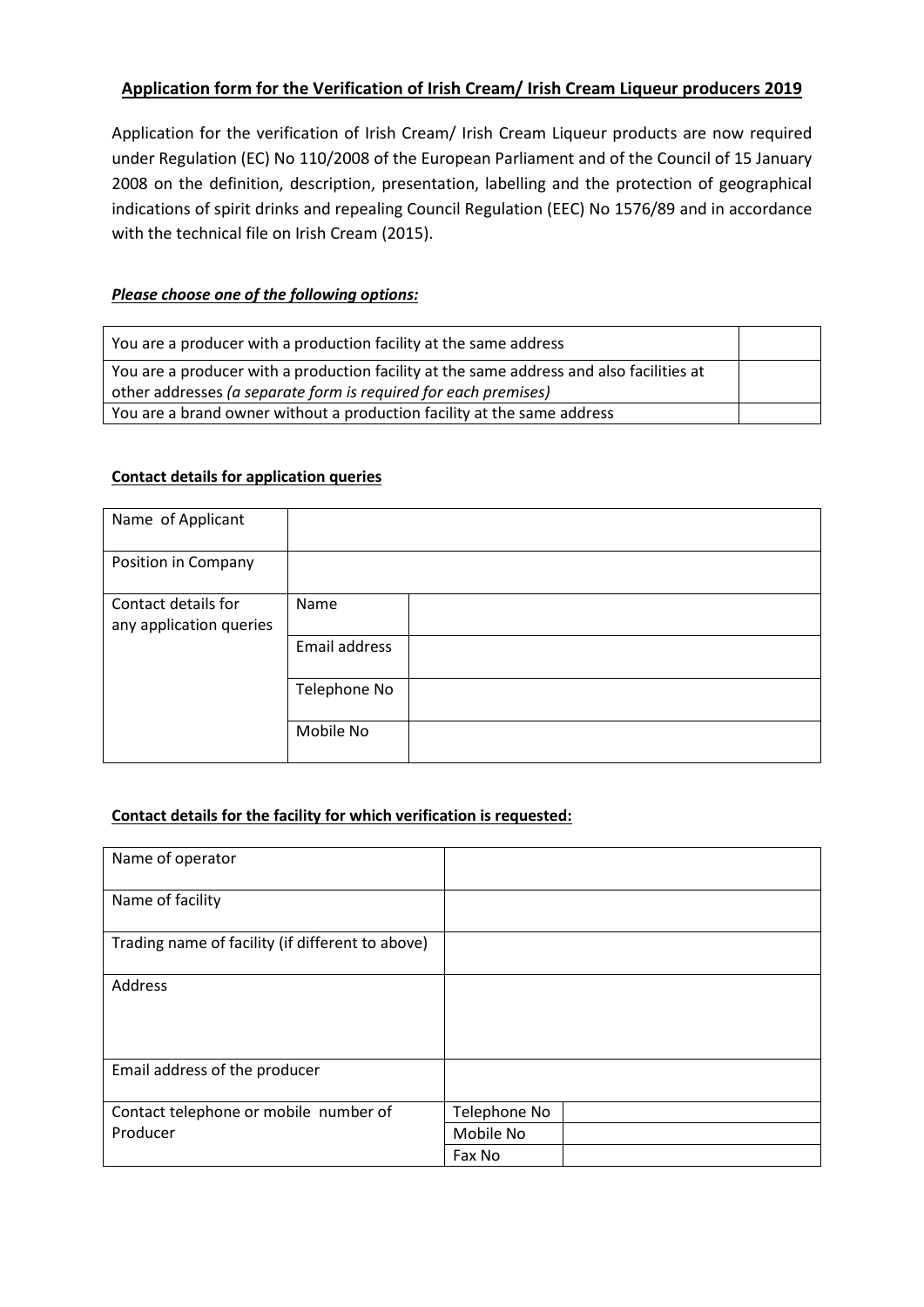## **Production Processes**

Select the production processes that take place at this facility *Please choose at least one of the following options:*

|                          | <b>Irish Cream</b>                                                                                 |  |
|--------------------------|----------------------------------------------------------------------------------------------------|--|
| Single-Stage Process     |                                                                                                    |  |
| <b>Two-Stage Process</b> |                                                                                                    |  |
| <b>Bottling</b>          |                                                                                                    |  |
| Labelling                |                                                                                                    |  |
|                          | If bottling takes place at a different facility. please give contact details for bottling facility |  |
| <b>Contact Name</b>      |                                                                                                    |  |
| Address                  |                                                                                                    |  |
| Eircode                  |                                                                                                    |  |
| Email address            |                                                                                                    |  |
| Telephone No             |                                                                                                    |  |
| Mobile No                |                                                                                                    |  |

| Does your facility have a shutdown period? |  |            |  |  |
|--------------------------------------------|--|------------|--|--|
| No                                         |  | <b>Yes</b> |  |  |
| If yes please provide dates                |  |            |  |  |

# **Please state if any other alcohol/ alcohol products are produced on these premises**

| Name/Brand | Product description |  |
|------------|---------------------|--|
|            |                     |  |
|            |                     |  |
|            |                     |  |
|            |                     |  |
|            |                     |  |
|            |                     |  |

# **Also include in your application:**

| Details of source of Cream                  |  |
|---------------------------------------------|--|
| Recipes for all products                    |  |
| Detail of source whiskey                    |  |
| Name of all brands including sample labels. |  |
| (Labels are for information only)           |  |
|                                             |  |
| Labels can be sent electronically to        |  |
| spiritdrinks@agriculture.gov.ie             |  |
|                                             |  |
|                                             |  |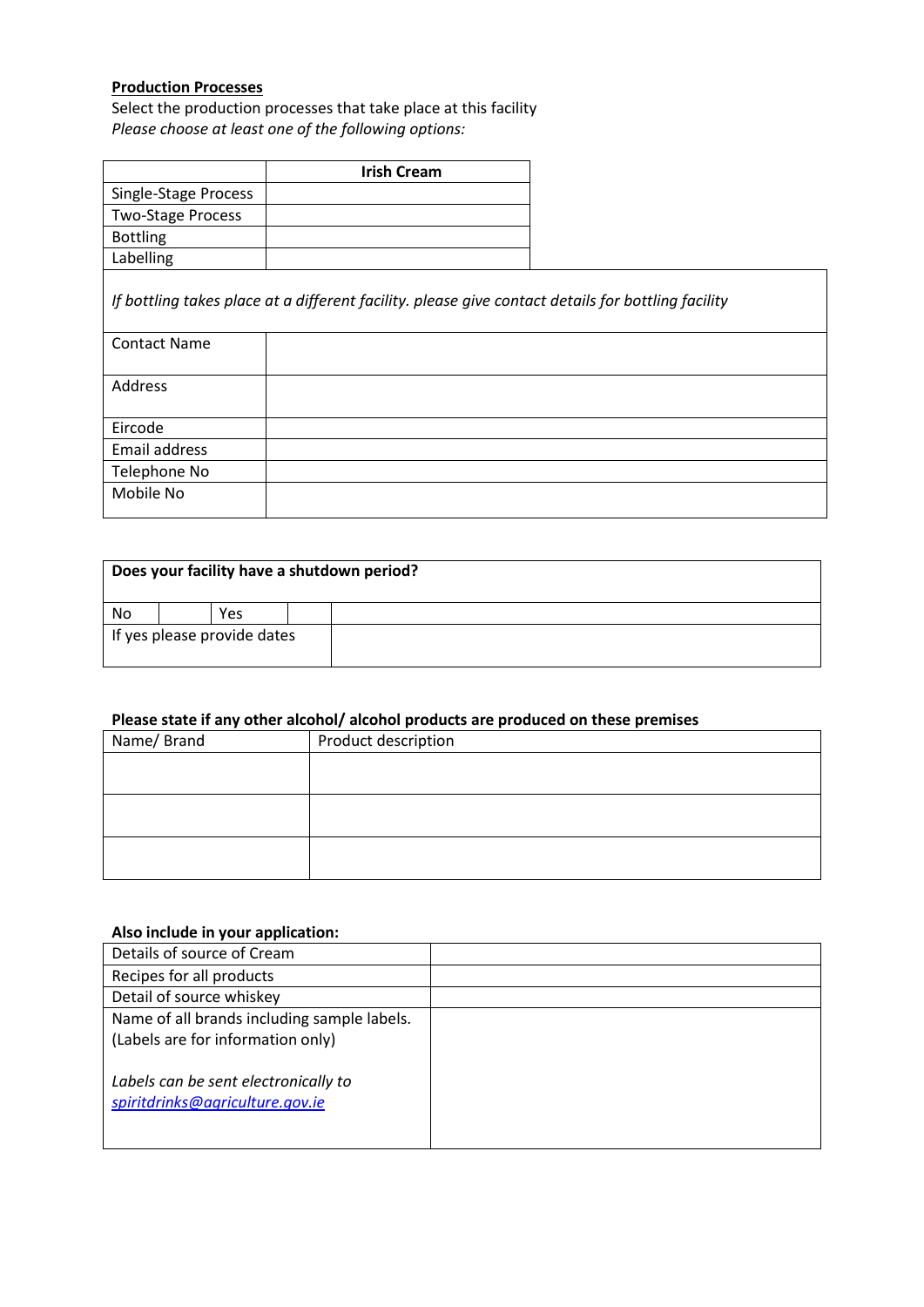## **Billing Details** *Contact information for billing of verification charges*

| <b>Billing Name</b>                        |              |
|--------------------------------------------|--------------|
| Address                                    |              |
|                                            |              |
| Eircode                                    |              |
| County                                     |              |
| Email address at this billing address      |              |
| Contact telephone, mobile or fax number at | Telephone No |
| this billing address                       | Mobile No    |
|                                            | Fax No       |
| Producer Excise ID Number                  |              |

#### *Please note*

Irish Cream producers of existing products **must** apply **no later** than **Thursday 23rd May 2019**. Companies that have submitted a verification application by **5.00pm** on **Thursday 23rd May 2019**will be considered to have verified product until the initial verification visit takes place.

### **Declaration**

I/We confirm that all Irish Cream production is in conformity with the technical file for Irish Cream and uses only Irish Whiskey in accordance with the Irish Whiskey Act 1980 and the requirements of Regulation (EC) No. 110/2008; and use only fresh Irish dairy cream from Irish milk produced on the Island of Ireland including Northern Ireland in accordance with Regulation (EC) 2597/97 in products labelled Irish Cream/ Irish Cream liqueur.

I have read and full comply with the declaration above

Signed **Date** 

Print Name

Position in company

Other position in company